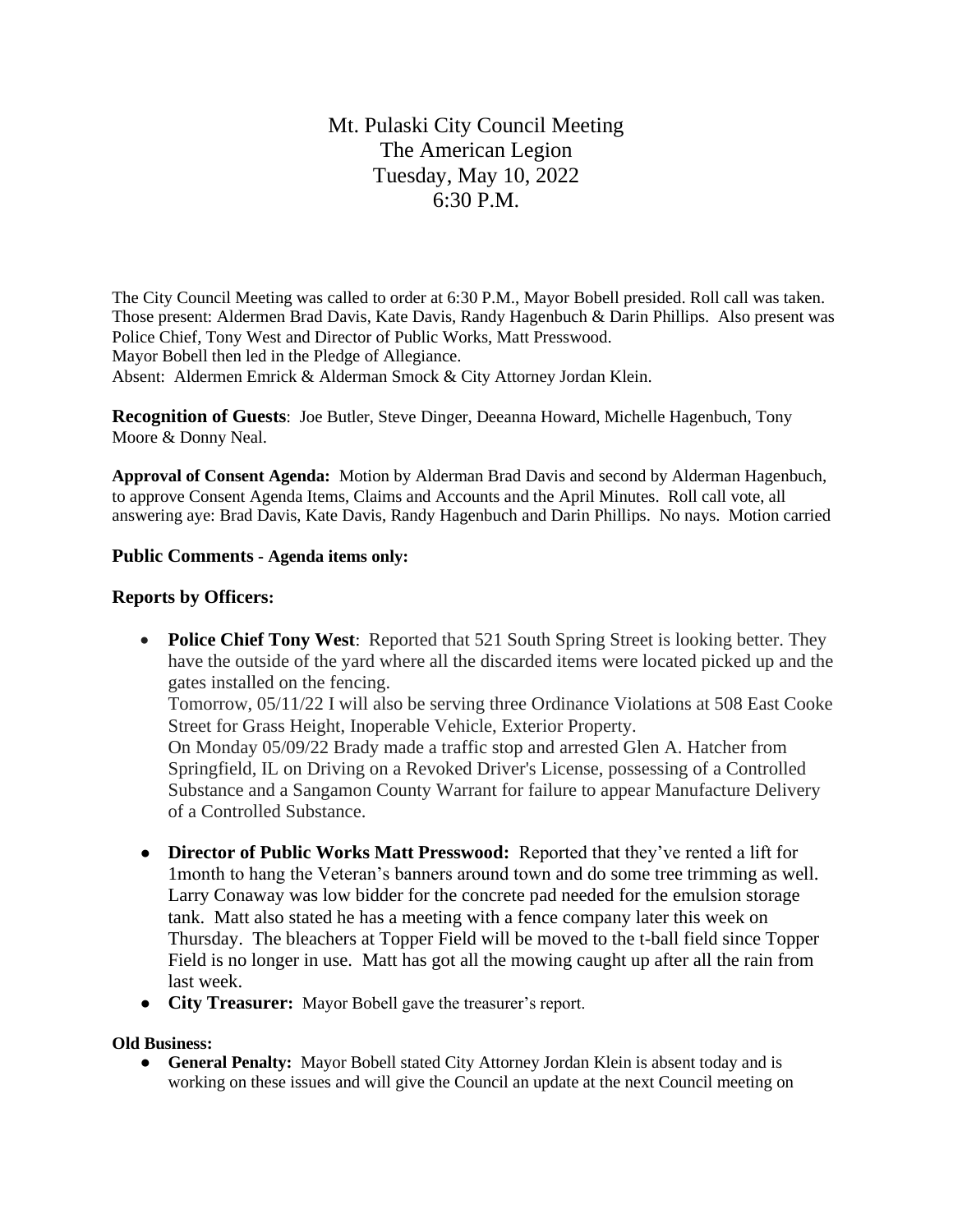5/24/22. Alderman Hagenbuch stated the City workers did a good job securing the old "Carriage House".

● **RFP for Garbage Service:** Alderman Phillips gave a summary of the solid waste survey: Based off 800 residences, we had about a 22% response. Per the results it's about 50/50 for alley vs street pickup.

Results on moving their pickup location are skewed, as it was not set up so only people with alley service would respond. Results say 90 people have alley pickup. Results of the "would you move your pickup" are 70 no's., comparing it just to the 90 that say they have all pickup, that's an almost 77% "no" vote. While I think many people would be happy with the cost savings, I still feel most of the alley pickups do not want to have to move their garbage to the street. There also some discussion with the guests and with Tony Moore, with Republic Services. This issue was tabled, and no action taken**.** 

#### **New Business:**

- **The Stone River Group Electric Aggregation:** Justin Cheger was the rep with Stone River Group. He gave a presentation regarding rates for the residents of Mt. Pulaski. Mayor Bobell asked Justin to supply him and the Council with more information to be discussed at the next Council meeting on 5/24/22.
- **E3i Ventures / Xtreme Fireworks:** Needed clarification for the hours of service for the fireworks tent. No action taken. Tabled until the next meeting on 5/24/22.
- **Delta Dental Renewal:** The rates did not increase. All City employees are happy with the current plan. Mayor Bobell said he'd entertain a motion to renew this insurance. Motion by Alderman Brad Davis and a second by Alderman Phillips. All in favor say Aye. All answered Aye, no Nays. Motion passes.
- **J.M. Abbott's Annual Renewal:** The annual renewal for J.M. Abbott's is June 1<sup>st</sup>. Paula was asked if she like working with Abbott's, the reply was "Yes", overall, a good relationship. Mayor Bobell said he'd entertain a motion to renew with Abbott's. Motion by Alderman Kate Davis and a second by Alderman Hagenbuch. All in favor say Aye. All answered Aye, no Nays. Motion passes.
- **ARPA Grant:** Mayor Bobell stated the money can be used for Public Safety & Administrative payroll. He wanted the Council to continue to review the "Final Rule" options for the ARPA Grant money over the next few months and see if there are other options they'd like to entertain.
- **Conditional Use Permit – Kwik-Wall:** Mayor Bobell stated there would have to be a Public Hearing on this issue later this month. No action taken on this issue. This will be tabled until the June 14, 2022, Council meeting.

### **Other Business:**

#### **Public Comments:**

- Resident Joe Butler had signed in to speak regarding his tree requests / process of these and beautification in Mt. Pulaski. Paula Holcomb explained the tree request process, tree committee meetings, etc. Joe asked if his request was denied, could he still cut a City tree down at his expense, and Mayor Bobell stated that this is an ordinance violation and he could be fined. Mayor Bobell suggested he come to the Council later if there are any issues in the future. Public Works Director-Presswood, stated he can deem a tree dangerous or a safety hazard and the City could cut it down. Joe's 2nd issue was regarding "the Beautification of Mt. Pulaski". Joe stated that he's noticed quite a few street  $&$  stop signs that are in poor condition or illegible. Public Works Director Presswood stated that he is currently working on this project and taking inventory of all the street & stop signs in Mt. Pulaski that need replaced or repaired.
- Deeanna Howard with the EDPB gave the following update: "According to Farm Fed Co-op they are in negotiations with the new owner of the Stahl's Furniture building to sign a lease for 10,000